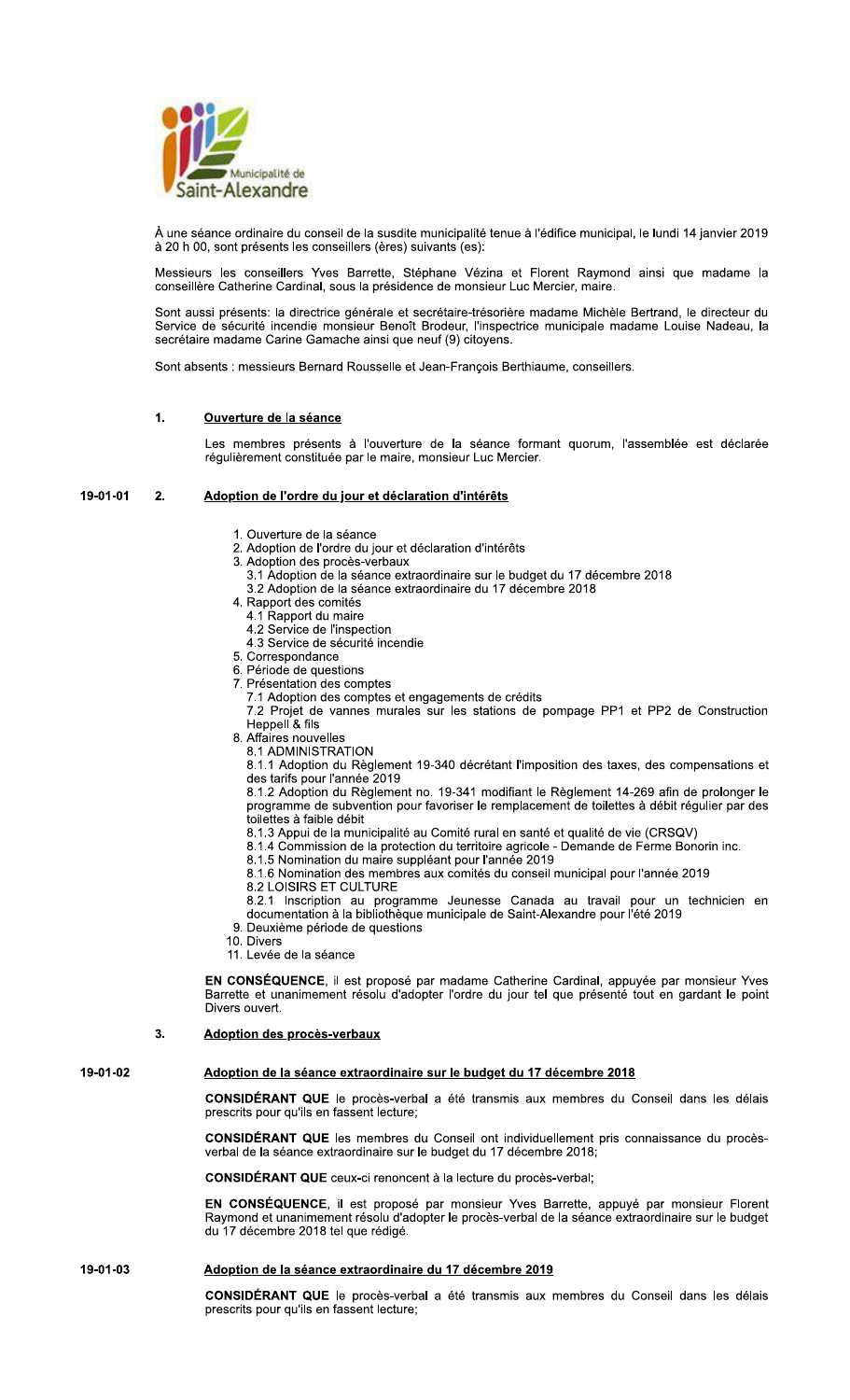**CONSIDÉRANT QUE** les membres du Conseil ont individuellement pris connaissance du procèsverbal de la séance extraordinaire du 17 décembre 2018;

CONSIDÉRANT QUE ceux-ci renoncent à la lecture du procès-verbal;

EN CONSÉQUENCE, il est proposé par monsieur Stéphane Vézina, appuyé par monsieur Yves<br>Barrette et unanimement résolu d'adopter le procès-verbal de la séance extraordinaire du 17 décembre 2018 tel que rédigé.

#### Rapport des comités  $\overline{\mathbf{4}}$ .

### Rapport du maire

Monsieur Luc Mercier informe les citoyens que les activités du Club de Soccer juvénile du Richelieu<br>sont compromises pour la saison estivale 2019 suite au départ de plusieurs bénévoles vétérans au sein de l'organisation. Il demande à ce que la communauté s'implique au CSJR, si possible.

Il présente également le bulletin municipal sur le budget pour l'année 2019 qui sera diffusé par envoi postal cette semaine.

### **Service de l'inspection**

Madame Louise Nadeau, inspectrice donne rapport des permis du mois de décembre 2018 totalisant six (6) permis d'une valeur approximative des constructions de 157 000 \$.

Elle donne également le rapport des permis complet pour l'année 2018 totalisant 164 permis d'une valeur approximative des constructions de 3 670 592 \$.

### Service de sécurité incendie

Monsieur Benoît Brodeur présente son rapport du mois de décembre 2018 représentant les sorties suivantes :

- 4 appels incendie;
- 1 appel entraide.

Ainsi que le rapport des sorties pour l'année 2018 :

- 81 appels au total dont :
	- 50 appels incendie;
	- 41 appels premiers répondants.

Il mentionne également que le schéma de couverture de risques en incendie (SCRI) sera présenté au mois de février 2019, selon les statistiques Québec 2016.

Il profite de l'occasion pour féliciter le conseil au sujet de l'article dans le journal Le Canada Français mentionnant que Saint-Alexandre est la municipalité qui détient la meilleure vitalité économique dans le Haut-Richelieu.

#### 5. Correspondance

Dépôt de la correspondance reçue au cours des mois de décembre et janvier 2018.

#### 6. Période de questions

Questions adressées à monsieur Luc Mercier, maire :

Monsieur Noël Dupasquier :

· Demande qu'une lettre de félicitations soit envoyée à monsieur Robert Meloche, préventionniste en incendie de Saint-Jean-sur-Richelieu, suite à l'annonce de son départ à la retraite.

Madame Lise Rousseau:

• Mentionne que le Pavillon des loisirs a besoin d'entretien.

Monsieur Jacques Vigeant :

• Demande si le conseil projette de réparer les rues Saint-Paul et une partie de la rue Saint-Charles cette année.

#### 19-01-04 Lettre de félicitations à monsieur Robert Meloche, préventionniste en incendie de la Ville de Saint-Jean-sur-Richelieu

Il est proposé par madame Catherine Cardinal, appuyée par monsieur Florent Raymond et unanimement résolu d'envoyer une lettre de félicitations à monsieur Robert Meloche, préventionniste en incendie de la Ville de Saint-Jean-sur-Richelieu pour ses années de service, suite à l'annonce de son départ à la retraite.

#### 7. **Présentation des comptes**

#### 19-01-05 Adoption des comptes et engagements de crédits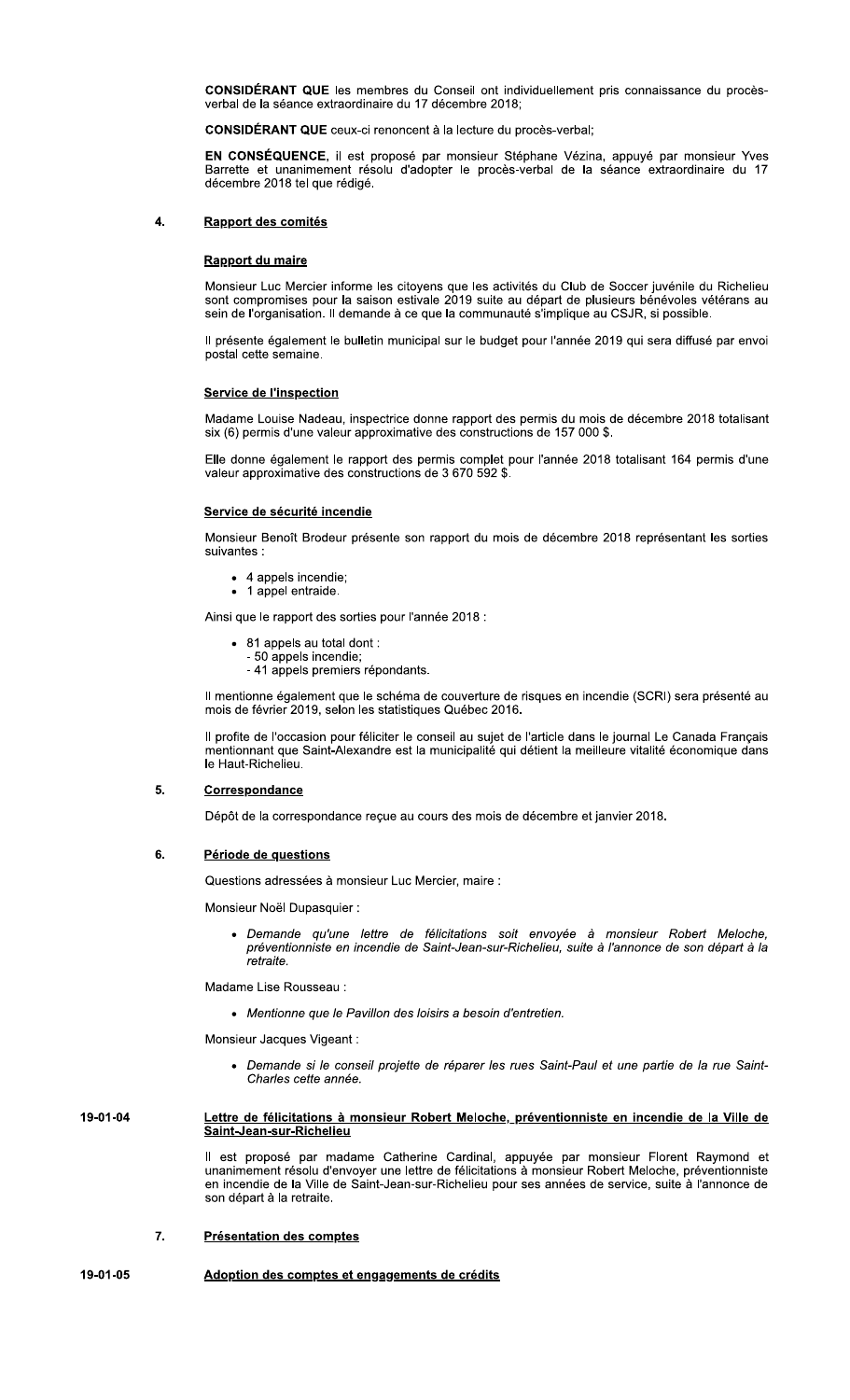Il est proposé par monsieur Stéphane Vézina, appuyé par madame Catherine Cardinal et unanimement résolu d'engager les crédits nécessaires et de payer Omnivigil pour les honoraires, acquisition et frais mensuels au montant inspection des égouts au montant de 3 242,30 \$ taxes incluses et ADMQ pour le renouvellement 2019 au montant de 880,33 \$ taxes incluses, d'autoriser les dépenses et d'accepter le paiement des comptes effectués au cours du mois, le tout représentant les déboursés suivants :

| Chèques fournisseurs      | 79923 à 79976                    | pour | 98 536,50 \$ |
|---------------------------|----------------------------------|------|--------------|
| Prélèvements automatiques | 3225 à 3245                      | pour | 76 473,13 \$ |
| Chèques salaires          | 7299 à 7305<br>500 234 à 500 280 | pour | 34 731.33 \$ |
| MRC du Haut-Richelieu     |                                  | pour | 18 379.99 \$ |
| La Capitale               |                                  | pour | 3 595,86 \$  |
| Visa Desjardins           |                                  | pour | 261.98\$     |

#### 19-01-06 Projet de restauration de deux vannes murales sur les stations de pompage PP1 et PP2 de **Construction Heppell & fils**

Il est proposé par monsieur Florent Raymond, appuyé par monsieur Yves Barrette et unanimement résolu d'accepter le projet de restauration de deux vannes murales sur les stations de pompage PP1 et PP2 de Construction Heppel & fils au montant de 14 577,39 \$ taxes incluses, payé à même le programme TECQ 2019-2022.

#### 8. **Affaires nouvelles**

19-01-07

# **ADMINISTRATION**

### <u>Adoption du Règlement 19-340 décrétant l'imposition des taxes, des compensations et des</u> <u>tarifs pour l'année 2019</u>

CONSIDÉRANT QUE le conseil municipal de Saint-Alexandre a adopté le budget de l'exercice financier 2019, le 17 décembre 2018;

CONSIDÉRANT QU'un avis de motion a été donné et un projet du présent règlement a été déposé lors de la séance extraordinaire du 17 décembre 2018:

CONSIDÉRANT QU'il y a lieu d'imposer et de prélever, dans les dates limites fixées par les lois, par voie de taxation directe sur les biens imposables du territoire de la municipalité, toute somme nécessaire pour s'acquitter des dépenses de fonctionnement et d'investissement ou pour un objet spécial quelconque dans les limites de ses attributions;

CONSIDÉRANT QU'afin de se procurer les sommes nécessaires pour réaliser ces prévisions budgétaires, il est requis de décréter par règlement les différentes taxes et tarifs ainsi que leur mode de paiement pour l'année 2019;

CONSIDÉRANT les dispositions de la Loi sur la fiscalité municipale, RLRQ, c.F-2.1 et relatives à la possibilité d'imposer différents taux de taxe foncière générale en fonction des catégories d'immeubles:

CONSIDÉRANT QU'en vertu de l'article 988 du code municipal, toutes taxes peuvent être imposées par règlement;

CONSIDÉRANT les pouvoirs de tarification édictés en vertu des articles 244.1 et suivants de la Loi sur la fiscalité municipale, RLRQ, c.F-2.1;

CONSIDÉRANT QU'en vertu de l'article 252 de la Loi sur la fiscalité municipale, les règles applicables au nombre de versements de taxes, peuvent être règlementées;

EN CONSÉQUENCE, il est proposé par madame Catherine Cardinal, appuyée par monsieur Stéphane Vézina et unanimement résolu que le conseil municipal décrète, par le présent règlement portant le nº 19-340, ce qui suit, à savoir :

# **ARTICLE 1. PRÉAMBULE**

Le préambule du présent règlement en fait partie intégrante.

## **ARTICLE 2. DISPOSITIONS INTERPRÉTATIVES**

À moins de déclaration contraire, les expressions, termes et mots suivants ont, dans le présent règlement, le sens et l'application que leur attribue le présent article qui leur sont ci-après attribués :

- 1. L'expression « immeuble résidentiel » désigne un logement, une maison, un appartement, L'expression « immediale résidentiel » designe du logentent, ane maison, au appartentent,<br>une résidence privée, un chalet, une maison de villégiature ou tout autre local habituellement<br>occupé ou destiné à être occupé comme que ce local soit effectivement occupé ou non.
- 2. L'expression « immeuble commercial » désigne tout local dans lequel est exercé à des fins lucratives ou non une activité économique ou administrative en matière de finance, de commerce ou de services, un métier, un art, une profession ou toute autre activité constituant un moyen de profit, de gain ou d'existence, sauf un emploi ou une charge.
- 3. L'expression « immeuble industriel » industriel désigne tout local dans lequel est exercée à des fins lucratives une activité en matière d'industrie.
- 4. L'expression « immeuble agricole » désigne toute exploitation agricole enregistrée auprès du ministère de l'Agriculture, des Pêcheries et de l'Alimentation.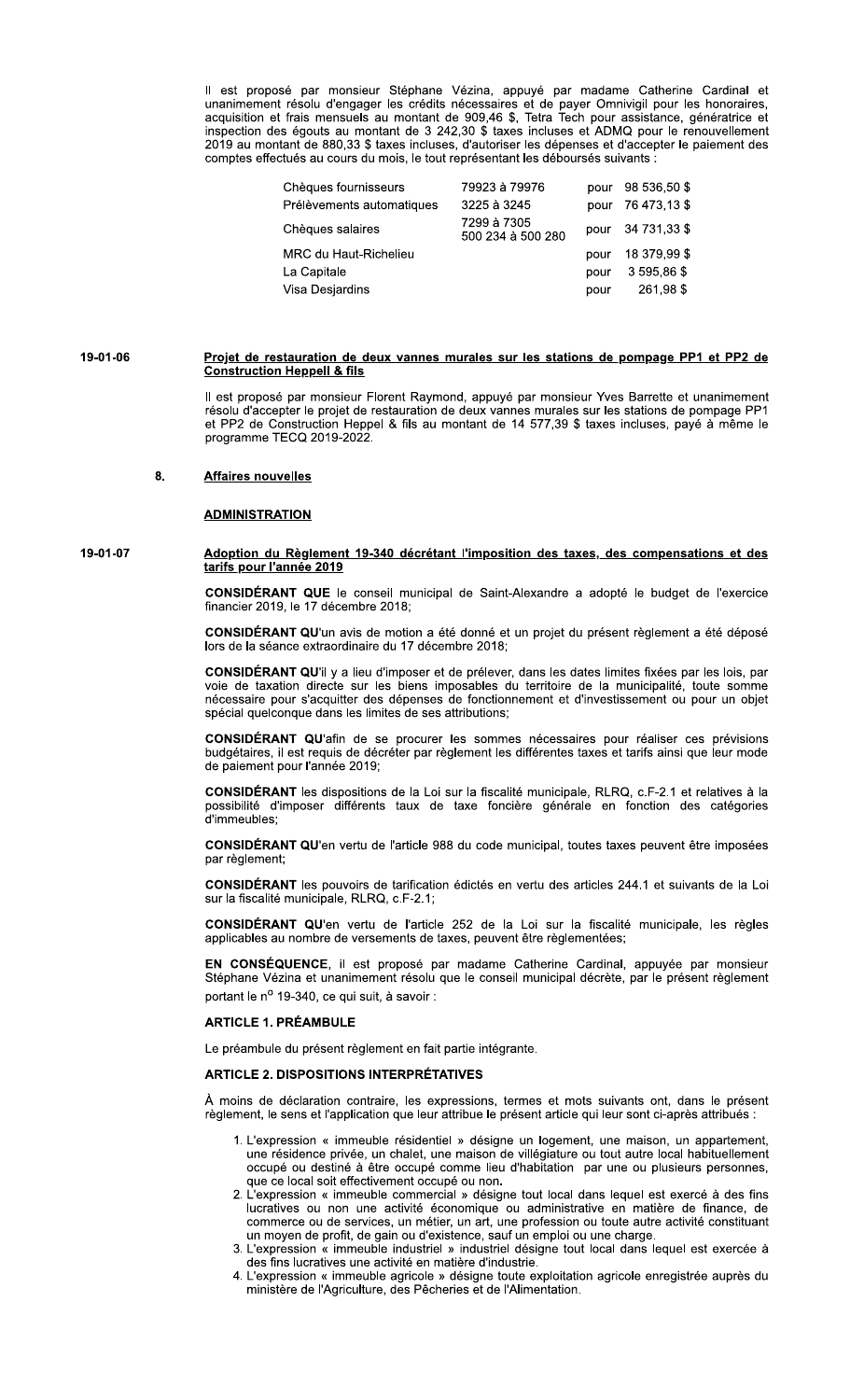# **ARTICLE 3. ANNÉE FISCALE**

Les taux de taxes et des tarifs énumérés ci-après s'appliquent pour l'exercice financier 2019, soit pour la période du 1<sup>er</sup> janvier 2019 au 31 décembre 2019.

# ARTICI E 4 TAXE FONCIÈRE GÉNÉRAI E À TAUX VARIÉ

Une taxe foncière générale est, par les présentes, imposée et sera prélevée sur tous les immeubles imposables résidentiels, commerciaux et industriels de la municipalité, selon leur valeur telle qu'elle apparaît au rôle d'évaluation à un taux de 0,4612 \$ du cent dollars d'évaluation.

Une taxe foncière générale est, par les présentes, imposée et sera prélevée sur tous les immeubles imposables enregistrés comme exploitation agricole de la municipalité selon leur valeur telle qu'elle<br>apparaît au rôle d'évaluation à un taux de 0,3642 \$ du cent dollars d'évaluation.

## **ARTICLE 5. TAXE D'EAU**

La taxe d'eau est fixée à 150 \$ pour chaque unité de logement qui fait partie du réseau, plus un tarif de 0,45 \$ le mètre cube pour les premiers 300 mètres cube d'eau consommée et un tarif de 1,05 \$ le mètre cube d'eau consommée pour les mètres cubes supplémentaires. La quantité de mètres cubes tarifiée est établie par différence des lectures des compteurs effectuées au mois de novembre 2018 et celle du mois de novembre 2019.

## **ARTICLE 6. TAXE D'ÉGOUT**

La taxe d'égout est fixée à 200 \$ pour chaque unité de logement qui fait partie du réseau.

### ARTICLE 7. TAXE SUR LES MATIÈRES RÉSIDUELLE

La taxe sur les ordures ménagères et sur les matières recyclables est fixée à 150 \$ pour chaque unité de logement et/ou adresse civique sur le territoire de la municipalité.

## ARTICLE 8. TAUX APPLICABLES AUX RÈGLEMENTS D'EMPRUNT

Une taxe spéciale pour le service de la dette 2019 pour les emprunts du Complexe municipal 12-242, de l'acquisition du terrain pour le Centre de la Petite Enfance 08-192, du 20 % de la modification de la station d'épuration 11-228 et du 20 % de la modification de l'usine de traitement de l'eau potable 12-243 est, par les présentes, imposée et sera prélevée sur tous les immeubles imposables de la municipalité selon leur valeur telle qu'elle apparaît au rôle d'évaluation à un taux de 0,0232 \$/100 \$ d'évaluation.

Une compensation pour le remboursement du service de la dette 2019 due par le secteur concerné, pour le règlement de la modification de la station d'épuration 11-228 est imposée telle que : le montant de cette compensation est établi en divisant les dépenses engagées relativement aux<br>intérêts et au remboursement en capital des échéances annuelles de 80 % de l'emprunt soit 8 710,40 \$ par le nombre d'immeubles imposables dont les propriétaires sont assujettis au paiement de cette compensation.

Une compensation pour le remboursement du service de la dette 2019 due par le secteur concerné, pour le règlement de la modification de l'usine de traitement de l'eau potable 12-243 est imposée telle que : le montant de cette compensation est établi en divisant les dépenses engagées relativement<br>aux intérêts et au remboursement en capital des échéances annuelles de 80 % de l'emprunt soit 12 043,64 \$ par le nombre d'immeubles imposables dont les propriétaires sont assujettis au paiement de cette compensation.

Une compensation pour le remboursement du service de la dette 2019 due par le secteur concerné, pour le règlement de mise aux normes des installations septiques 15-284 est imposée telle que : sur chaque immeuble ayant bénéficié du service de mise aux normes des installations septiques, une compensation d'après la valeur des travaux individuels effectués sur ledit immeuble en divisant les dépenses engagées relativement aux intérêts et au remboursement en capital de l'échéance annuelle de l'emprunt soit 31 764,19 \$ en proportion de l'aide financière accordée sur chacun des immeubles bénéficiaires.

### ARTICLE 9. TAUX POUR LES DÉPENSES DE LA STATION DE POMPAGE DU COURS D'EAU **CHARTIER, BRANCHE 5**

La taxe spéciale pour le remboursement des dépenses encourues pour la station de pompage du cours d'eau Chartier branche 5, effectuées en vertu du règlement 95-84 est de 47.20 \$ l'hectare.

## ARTICLE 10. NOMBRE ET DATES DES VERSEMENTS

L'imposition des taxes foncières et non foncières est répartie en quatre (4) versements, si plus de 300 \$ et répartie comme suit:

- 30 jours après l'envoi du compte;
- 23 avril 2019;  $\bullet$
- 16 juillet 2019;
- 17 septembre 2019.

Lorsqu'un versement n'est pas fait dans le délai prévu, seul le montant du versement échu est alors exigible immédiatement et porte intérêt.

### **ARTICLE 11. AJUSTEMENTS DE TAXES**

Tout compte d'ajustement de taxes est payable en quatre (4) versements, lorsque celui-ci atteint 300 \$, il est réparti comme suit :

- 30 jours après l'envoi du compte;
- · 90 jours après l'envoi du compte;
- $180$ jours après l'envoi du compte;
- · 240 jours après l'envoi du compte.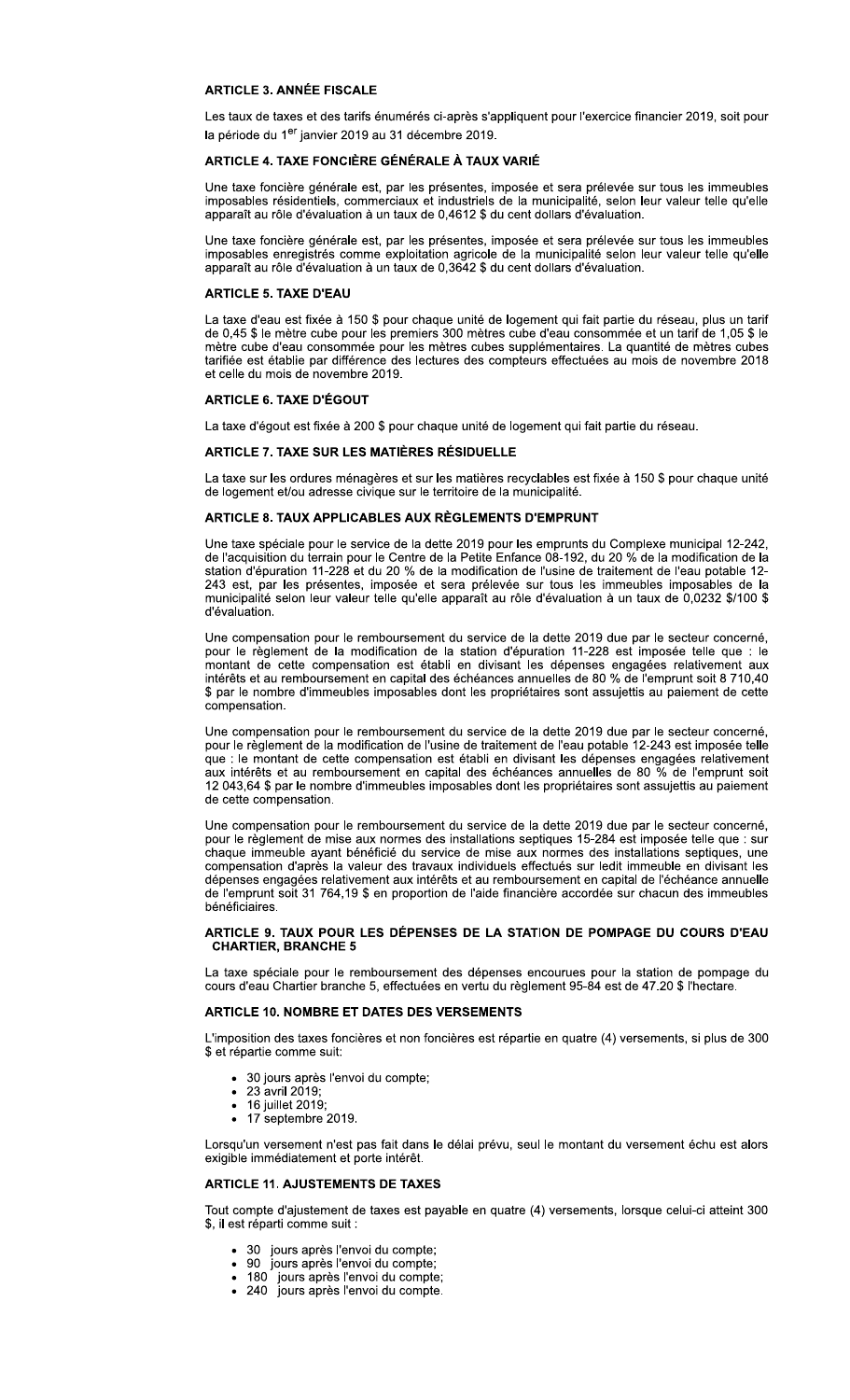Lorsqu'un versement n'est pas fait dans le délai prévu, seul le montant du versement échu est alors exigible immédiatement et porte intérêt.

## **ARTICLE 12. INTÉRÊTS ET FRAIS**

Les taxes portent intérêt, à raison de 8 % par année, pour le paiement, le supplément ou le remboursement des taxes à compter de l'expiration du délai applicable.

Malgré ce qui précède, le conseil pourra, autant de fois qu'il le juge opportun, en cours d'année, décréter par résolution un taux d'intérêt différent de celui prévu au premier alinéa.

# ARTICLE 13. CRÉDIT DE TAXES AUX EXPLOITATIONS AGRICOLES ENREGISTRÉES **ADMISSIBLES**

Le crédit de taxes à accorder aux exploitations agricoles enregistrées admissibles pour l'année 2019 sera établi selon les données transmises par le MAPAQ.

### **AUTRES TARIFICATIONS**

## **ARTICLE 14. LICENCE DE CHIEN**

La tarification d'une licence pour un chien est établie à 20 \$ et sera prélevée de tous les propriétaires avant un ou des chiens en leur possession.

# ARTICLE 16. DEMANDE DE MODIFICATION DU RÈGLEMENT DE ZONAGE

La tarification pour une demande de modification du règlement de zonage est de 1 500 \$ pour l'année 2019.

## **ARTICLE 17. TARIFS DE LOCATION DES PLATEAUX**

Les tarifs de location des plateaux des loisirs s'établissent comme suit, pour l'année 2019 :

|                                                           | Grande salle | Petite salle (2e étage) |
|-----------------------------------------------------------|--------------|-------------------------|
| Un résident (lundi au jeudi)                              | 150\$        | 50 \$                   |
| Un résident (vendredi au dimanche et jours fériés)        | 175\$        | 70 \$                   |
| Un non-résident (lundi au jeudi)                          | 200 \$       | 60\$                    |
| Un non-résident (vendredi au dimanche et jours fériés)    | 250 \$       | 90S                     |
| Réception après funérailles (résident et ancien résident) |              |                         |

Un dépôt de 50 \$ non remboursable est demandé lors de la réservation.

| Utilisation entre 9 h 00 et 24 h 00 | Terrain de balle |
|-------------------------------------|------------------|
| 1 jour                              | 26\$             |
| 2 jours                             | 150\$            |
| 3 jours                             | 300\$            |
| 4 jours                             | 400\$            |
| 5 jours                             | 500\$            |
| 6 jours                             | 650\$            |
| 7 jours                             | 800\$            |

Ces tarifs incluent l'accès aux buts, à la chaux et aux toilettes adjacentes au terrain. La préparation du terrain n'est pas incluse.

Ligues locales : Pour le lignage et surfaçage du terrain, un montant additionnel de 35 \$ est exigé et sera exécuté par les employés municipaux.

# **ARTICLE 18. DISPOSITIONS DIVERSES**

Les taxes mentionnées au présent règlement n'ont pas pour effet de restreindre le prélèvement ou l'imposition de toutes autres taxes prévues ou décrétées par tout autre règlement municipal.

Toute disposition antérieure inconciliable avec le présent règlement est abrogée.

Les taxes ou compensations imposées en vertu du présent règlement le sont pour l'exercice financier 2019.

### **ARTICLE 19. ENTRÉE EN VIGUEUR**

Le présent règlement entrera en vigueur conformément à la loi.

### Adoption du Règlement no. 19-341 modifiant le Règlement 14-269 afin de prolonger le programme de subvention pour favoriser le remplacement de toilettes à débit régulier par des 19-01-08 toilettes à faible débit

ATTENDU QU'il est dans l'intérêt public de promouvoir le développement durable, d'économiser les ressources en eau potable, de réduire le volume et le coût de traitement des eaux usées et, par voie de conséquence, les risques de dysfonctionnement du réseau d'alimentation en eau potable et des égouts, en favorisant l'installation de toilettes à faible débit;

ATTENDU QUE l'octroi de subventions est une mesure incitative d'encouragement importante destinée à favoriser le remplacement de toilettes existantes énergivores (à débit régulier) par des toilettes à faible débit, ce qui permettrait de réduire de manière substantielle, à long terme, la consommation en eau potable ainsi que le volume et le coût de traitement des eaux usées et systèmes septiques;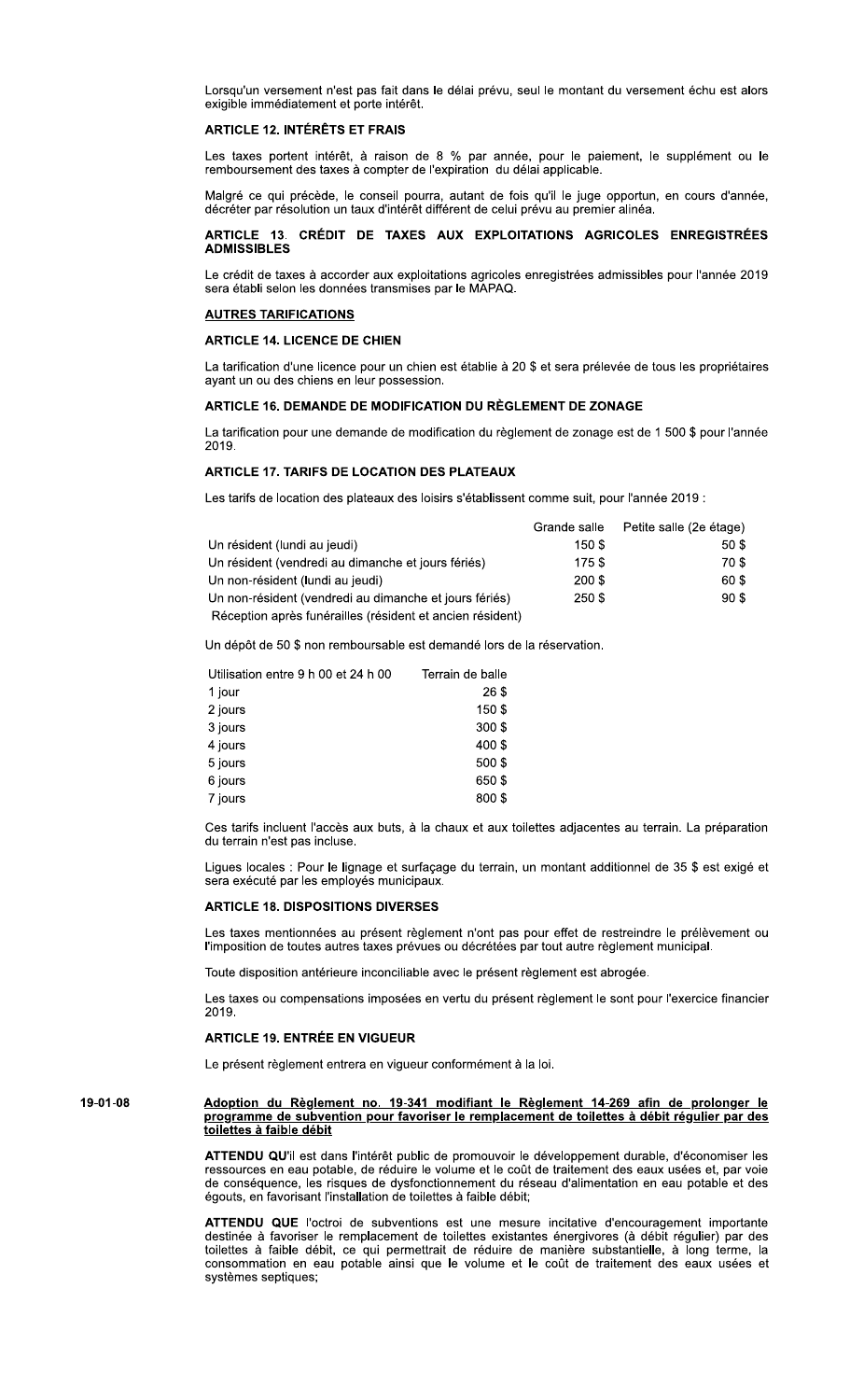ATTENDU QUE la Municipalité a adopté le règlement 14-269 établissant un programme de subvention pour favoriser le remplacement de toilettes à débit régulier par des toilettes à faible débit pour accorder toute aide qu'elle juge appropriée en matière d'environnement le 3 mars 2014;

ATTENDU QUE la municipalité désire prolonger le programme de subvention pour favoriser le remplacement de toilettes à débit régulier par des toilettes à faible débit;

ATTENDU QU'un avis de motion et le dépôt du projet a été régulièrement donnés en vue de l'adoption du présent règlement, le 17 décembre 2018;

EN CONSÉQUENCE, il est proposé par monsieur Yves Barrette, appuyé par monsieur Stéphane Vézina et unanimement résolu que le Conseil décrète ce qui suit :

## **ARTICLE 1.**

Le règlement 14-269 établissant un programme de subvention pour favoriser le remplacement de toilettes à débit régulier par des toilettes à faible débit, est modifié comme suit :

Article 6.1

Les seuls travaux donnant droit à une demande de remise sont ceux visant à remplacer une toilette à débit régulier par l'installation d'une toilette à faible débit dans un bâtiment admissible. Ces travaux peuvent être exécutés par le propriétaire, par un plombier ou par toute autre personne habilitée à le faire. Ces travaux doivent avoir été exécutés entre le 1<sup>er</sup> janvier 2019 et le 31 décembre 2019.

Article 6, 6

Le formulaire de remise doit être transmis à la Municipalité, au plus tard le 31 janvier 2020, à l'adresse suivante :

Municipalité de Saint-Alexandre Programme de subvention de toilettes à faible débit 453, rue Saint-Denis Saint-Alexandre (Québec) J0J 1S0

# **ARTICLE 2. ENTRÉE EN VIGUEUR**

Le présent règlement entre en vigueur conformément à la loi.

#### 19-01-09 Appui de la municipalité au Comité rural en santé et qualité de vie (CRSQV)

CONSIDÉRANT QUE la création du Comité rural en santé et en qualité de vie (CRSQV) émane d'un besoin du milieu visant à travailler en intermunicipale certains dossiers relatifs à la santé et la qualité de vie des citoyens;

CONSIDÉRANT QUE l'objectif principal du CRSQV est d'améliorer la santé et la qualité de vie des citoyens du milieu rural de la MRC du Haut-Richelieu en passant par le biais de projets communs;

CONSIDÉRANT QUE les sous-objectifs du CRSQV sont de :

- Travailler ensemble les besoins communs;
- Développer des connaissances en lien avec la santé et la qualité de vie;
- Créer des liens entre municipalités et autres partenaires;  $\bullet$
- Optimiser les ressources (matérielles, humaines et financières) des municipalités;  $\bullet$ 
	- Être informé des différentes initiatives en lien avec la santé et la qualité de vie sur le territoire;
- Émettre des recommandations par proposition de résolution pour les conseils municipaux;

CONSIDÉRANT QU'un membre participant aux rencontres du CRSQV a la responsabilité d'acheminer toute information demandant une approbation des membres du conseil municipal à la direction générale de la municipalité;

CONSIDÉRANT QUE toute municipalité participante au CRSQV est libre de s'impliquer ou non à tout projet du CRSQV:

CONSIDÉRANT QUE toute décision formelle relative au CRSQV devra se prendre par résolution municipale

EN CONSÉQUENCE, il est proposé par madame Catherine Cardinal, appuyée par monsieur Yves Barrette et unanimement résolu :

QUE la Municipalité de Saint-Alexandre appui l'existence du Comité rural en santé et en qualité de vie (CRSQV);

QUE la Municipalité de Saint-Alexandre délègue une ressource municipale madame Anne Tremblay, coordonnatrice des loisirs pour participer aux rencontres du CRSQV.

#### 19-01-10 Commission de protection du territoire agricole du Québec (CPTAQ) - Demande de Ferme Benorin inc.

CONSIDÉRANT QUE la demande d'autorisation à la Commission de protection du territoire agricole (CPTAQ) déposée par Les Notaires Ménard & Paquette inc., mandataires au nom de Ferme Benorin inc. pour une aliénation et utilisation à une fin autre que l'agriculture sur une partie du lot 4 389 982;

CONSIDÉRANT QUE la demande vise à aliéner une superficie de 1948,8 mètres carrés de la propriété agricole supportant plusieurs bâtiments au profit de la propriété résidentielle du 1122,<br>chemin de la Grande Ligne (lot 4 390 625);

CONSIDÉRANT QUE le lieu visé par la demande se situe dans la zone agricole permanente;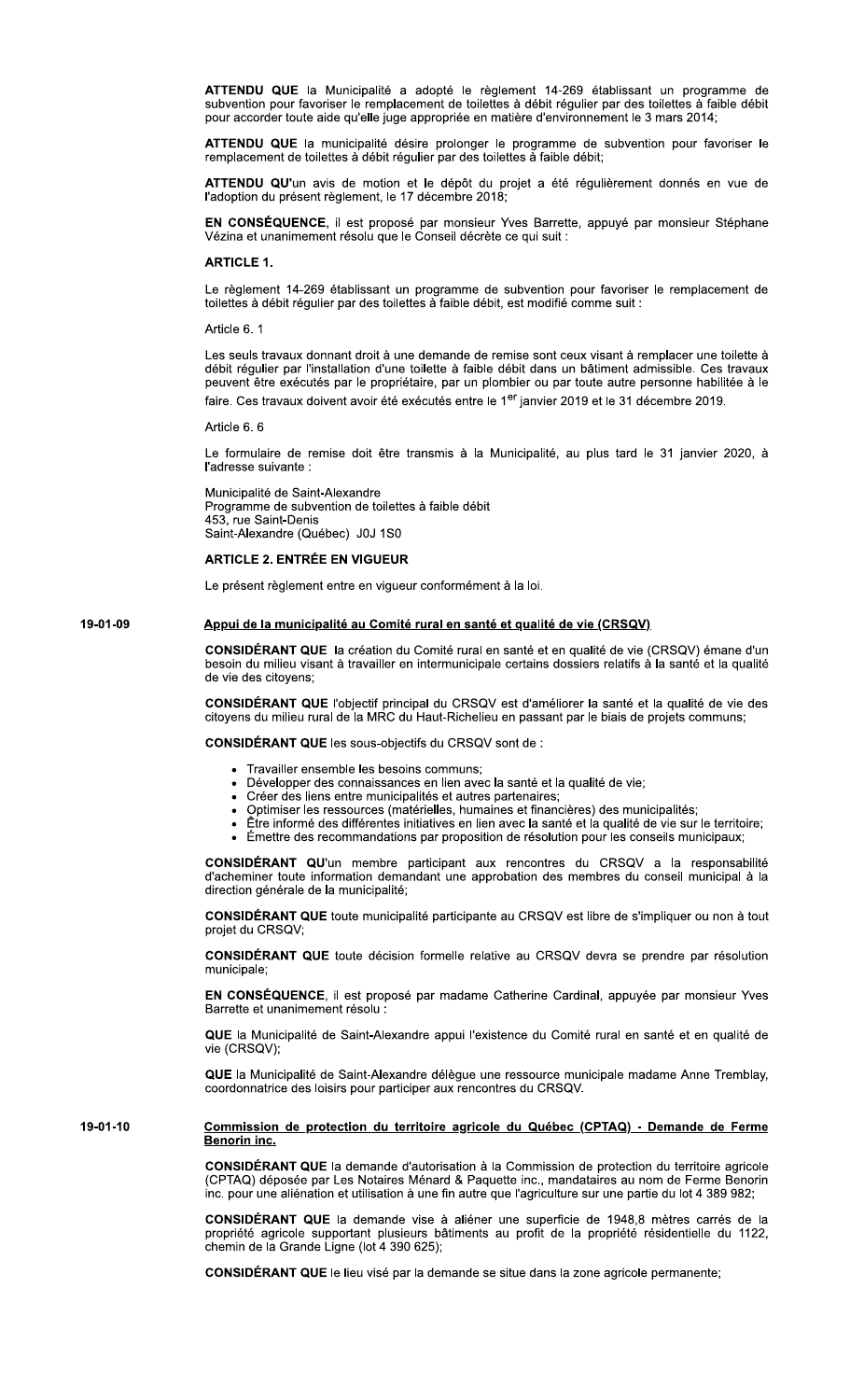CONSIDÉRANT QUE le projet doit faire l'objet d'une autorisation auprès de la Commission de protection du territoire agricole du Québec (CPTAQ);

CONSIDÉRANT QUE la demande vise à utiliser un bâtiment agricole qui n'est plus utilisé à des fins agricoles par l'exploitation agricole Ferme Benorin inc.;

CONSIDÉRANT QUE le terrain résidentiel du 1122, chemin de la Grande-Ligne aura une superficie de 5 000 mètres carrés suite au projet, ce qui représente la superficie maximale qui aurait pu être soustraite de l'entité agricole sans autorisation de la CPTAQ;

**CONSIDÉRANT QUE** la demande est conforme à la règlementation municipale, suite à l'obtention d'une dérogation mineure en regard de la superficie des bâtiments accessoires rattachés à un usage résidentiel:

EN CONSÉQUENCE, il est proposé par monsieur Yves Barrette, appuyé par madame Catherine Cardinal et unanimement résolu que le Conseil municipal de Saint-Alexandre appuie la demande d'autorisation à la Commission de protection du territoire agricole (CPTAQ) déposée par Les Notaires Ménard et Paquette inc. au nom de monsieur Claude Benjamin et recommande à la CPTAQ d'approuver la demande.

#### 19-01-11 Nomination du maire suppléant pour l'année 2019

Il est proposé par madame Catherine Cardinal, appuyée par monsieur Florent Raymond et unanimement résolu de nommer monsieur Bernard Rousselle à titre de maire suppléant pour l'année 2019 avec le pouvoir de signer les docum

#### 19-01-12 Nomination des membres aux comités du conseil municipal pour l'année 2019

Il est proposé par monsieur Stéphane Vézina, appuyé par monsieur Florent Raymond et unanimement résolu d'approuver la liste des membres des comités du conseil pour l'année 2019 et des représentants du conseil au sein des organismes communautaires qui se lit comme suit :

| <b>COMITÉS</b>                                  |                                                                                |
|-------------------------------------------------|--------------------------------------------------------------------------------|
| Actions bénévoles                               | <b>Catherine Cardinal</b><br>Stéphane Vézina                                   |
| Aménagement Autoroute 35                        | Yves Barrette<br>Jean-François Berthiaume<br>Stéphane Vézina                   |
| Aréna de Bedford                                | Luc Mercier                                                                    |
| Circuit de mobilité active (CMA)                | Catherine Cardinal<br>Jean-François Berthiaume                                 |
| Environnement                                   | Florent Raymond<br>Stéphane Vézina<br><b>Yves Barrette</b>                     |
| Loisirs et culture                              | <b>Catherine Cardinal</b>                                                      |
| Services animaliers                             | Jean-François Berthiaume<br>Yves Barrette<br>Stéphane Vézina                   |
| Politique familiale                             | <b>Yves Barrette</b><br>Stéphane Vézina                                        |
| Réseau Aqueduc/Égout                            | <b>Yves Barrette</b><br><b>Florent Raymond</b><br><b>Bernard Rousselle</b>     |
| Services incendie et Régie intermunicipale      | <b>Catherine Cardinal</b><br>Jean-François Berthiaume                          |
| Urbanisme (CCU)                                 | <b>Bernard Rousselle</b><br><b>Florent Raymond</b><br>Jean-François Berthiaume |
| Voirie                                          | <b>Bernard Rousselle</b><br><b>Florent Raymond</b>                             |
| <b>ORGANISMES</b>                               |                                                                                |
| Centre d'entraide régional d'Henryville         | <b>Bernard Rousselle</b>                                                       |
| Office municipal d'habitation du Haut-Richelieu | Réjean Messier                                                                 |
| Conseil d'établissement - École Saint-Alexandre | Jean-François Berthiaume                                                       |
| Le maire siège d'office sur tous les comités.   | Luc Mercier                                                                    |
| <b>LOISIRS ET CULTURE</b>                       |                                                                                |